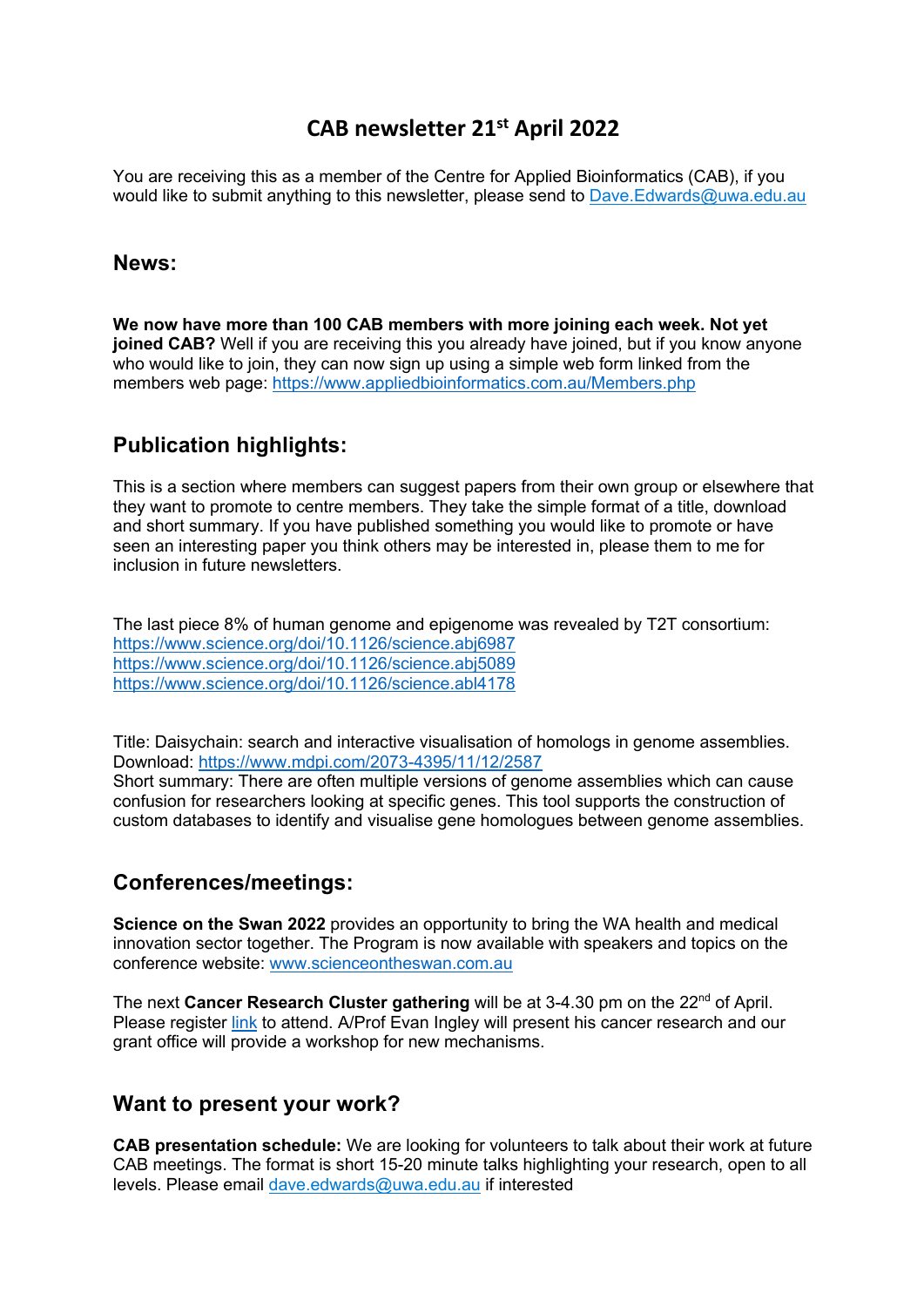**Data Institute Research Cluster talk in September:** The institute of data are planning a bioinformatics focussed cluster talk, we are looking for volunteers to present their work to the data science community with the aim of supporting future collaborations. Please email dave.edwards@uwa.edu.au if interested

# **Training:**

**Interested in AI?** There is a fast.ai course https://itee.uq.edu.au/event/2022/practical-deeplearning-coders-uq-fastai. It will run from 26<sup>th</sup> April to 28<sup>th</sup> June with classes once a week, that I can follow online with the potential to attend a 2 day hackathon in Brisbane. If you are planning to join this and want some company, Monica

Danilevicz monica.danilevicz@research.uwa.edu.au is registered. If there are enough people interested we could organise a venue to 'attend' together.

**Microscopy Australia** are hosting a workshop about 3D data visualization for publication https://micro.org.au/events/byo-workshop/ It is next week 27<sup>th</sup> April

**Cyverse container camp** May 12-13, 2022 | Virtual. Come with basic command line skills, learn how to use containerized workflows with your datasets, and gain a foundation for doing more reproducible science. Details here: https://cyverse.org/cc?mc\_cid=766cc0c56a&mc\_eid=27d36d9297

**NCI introduction to GADI HPC:** The next session is on **May 5, 2022.** It is a 2-hour webinar session running on a monthly basis. Find more course details on our Opus page.

#### **NCI training:**

- Apr 29, Bevond the basics: Julia
- May 4/5, Learning to Program in R
- May 10/11, Data Manipulation and Visualisation in R
- May 16/17, Introduction to Machine Learning using R: Linear Regression
- May 23, Introduction to Machine Learning using R: Classification
- May 31, Introduction to Machine Learning using R: SVM & Unsupervised Learning
- Jun 2, Version Control with Git
- Jun 3, Data visualisation in Python

A couple of exciting data science bootcamps lined up for researchers who need to deal with Tbytes or even Pbytes of research data processing pipelines. They are Python based and aims to introduce the powerful GPU for performance in data analysis and ML/DL applications. You will experience the last version of NVIDIA GPU A100 and enjoy the performance improvement with little modification on your existing workflow.

If you are looking for recipes to scale up and out multiple GPUs to accelerate your ML/DL workflows, please sign up this bootcamp (**May** 

**4/5**): https://gpuhackathons.org/index.php/event/nci-australia-distributed-deep-learning-gpubootcamp. Application deadline is April 5.

If you are looking for an overview of Python Parallel packages and use of GPUs, please sign up this bootcamp (May 18/19): https://gpuhackathons.org/index.php/event/nci-cuda-pythongpu-bootcamp. Application deadline is April 27.